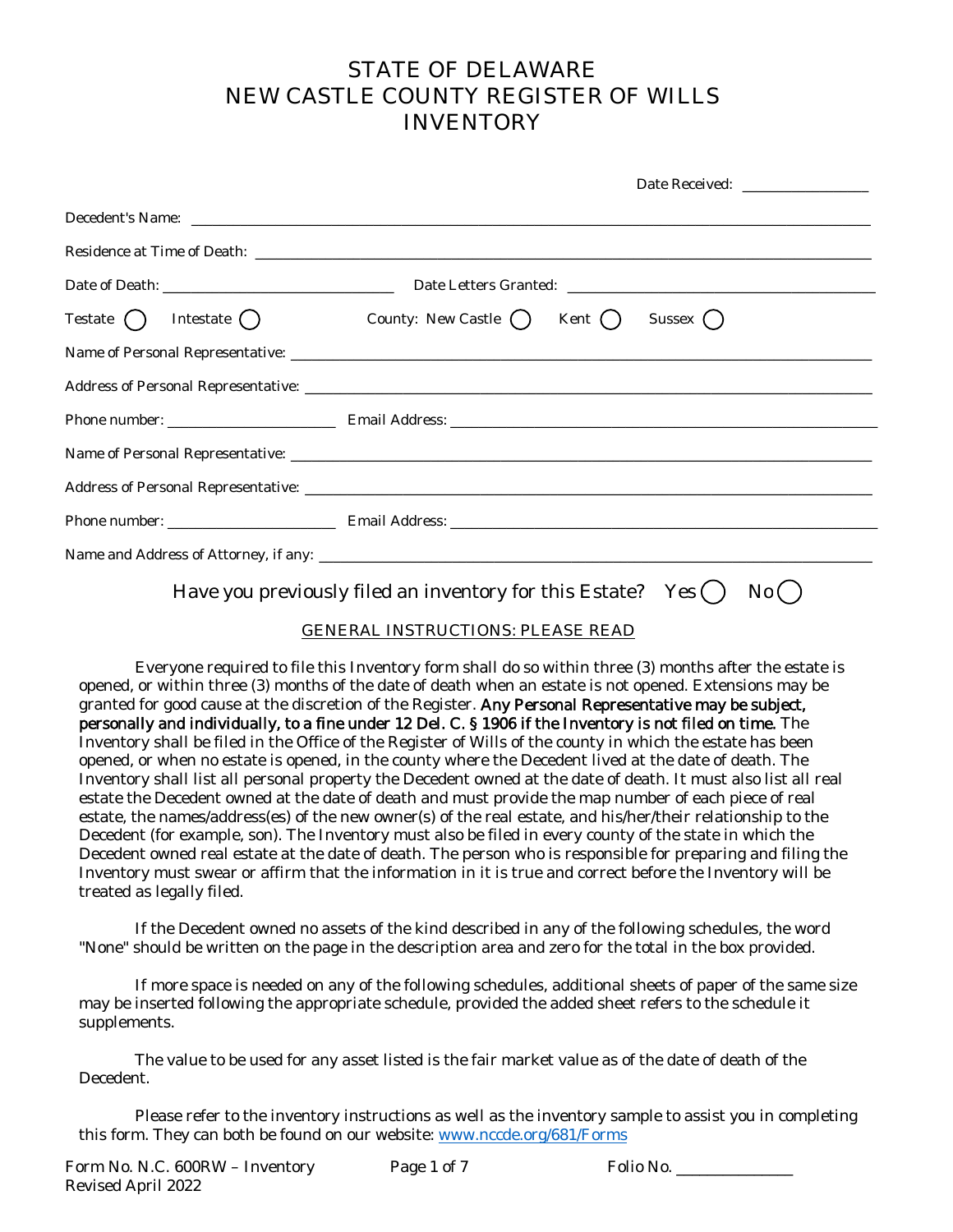#### **SCHEDULE A SOLE REAL ESTATE**

Include tax parcel number, deed record number and full address adequate to identify all real estate located in Delaware only, regardless of county. Complete the names, addresses and relationship of persons entitled to each parcel and share of each person. Be sure to list who will receive the tax bill for each parcel. Otherwise, the inventory will be rejected and returned for correction. Enter the fair market value at date of death. Do not subtract any mortgages or loans from the value. Jointly owned property must be disclosed on Schedule B.

| <b>ITEM</b><br>NO. | <b>DESCRIPTION</b>                                  | <b>VALUE AT</b><br>DATE OF<br><b>DEATH</b> |
|--------------------|-----------------------------------------------------|--------------------------------------------|
|                    |                                                     |                                            |
|                    |                                                     |                                            |
|                    |                                                     |                                            |
|                    |                                                     |                                            |
|                    |                                                     |                                            |
|                    |                                                     |                                            |
|                    |                                                     |                                            |
|                    |                                                     |                                            |
|                    |                                                     |                                            |
|                    |                                                     |                                            |
|                    |                                                     |                                            |
|                    |                                                     |                                            |
|                    |                                                     |                                            |
|                    |                                                     |                                            |
|                    |                                                     |                                            |
|                    |                                                     |                                            |
|                    |                                                     |                                            |
|                    |                                                     |                                            |
|                    |                                                     |                                            |
|                    |                                                     |                                            |
|                    |                                                     |                                            |
|                    |                                                     |                                            |
|                    |                                                     |                                            |
|                    | Send tax bill to:                                   |                                            |
|                    |                                                     |                                            |
|                    |                                                     |                                            |
|                    |                                                     |                                            |
|                    |                                                     |                                            |
|                    | <b>TOTAL: (also enter under the Recapitulation)</b> | \$0.00                                     |

Folio No.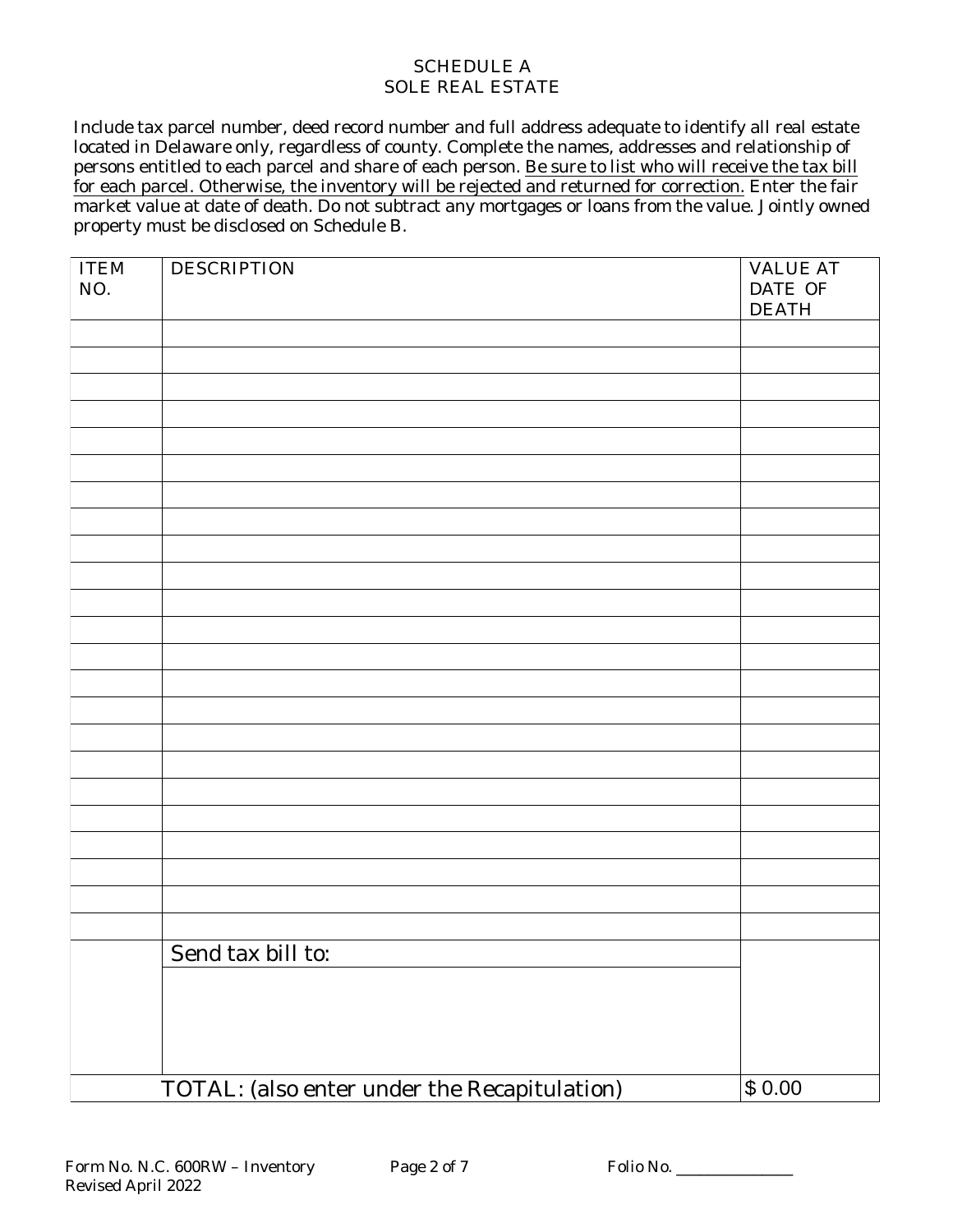#### **SCHEDULE B JOINTLY OWNED ASSETS**

Did the decedent, at the time of death, own any assets (a) with another person with right of Yes  $\bigcap$  $No$ survivorship; or (b) with his/her spouse? If "Yes", state the name, relationship and address of each surviving co-tenant. If "No", write "None". List joint real estate in Delaware only regardless of county.

| <b>NAME</b> | <b>RELATIONSHIP</b> | <b>ADDRESS</b> |
|-------------|---------------------|----------------|
| А.          |                     |                |
| D<br>D.     |                     |                |
| J.          |                     |                |

| <b>ITEM</b><br>NO. | <b>DESCRIPTION (Identify which co-tenants owned which assets)</b> | <b>VALUE AT</b><br><b>DATE OF</b><br><b>DEATH</b> |
|--------------------|-------------------------------------------------------------------|---------------------------------------------------|
|                    |                                                                   |                                                   |
|                    |                                                                   |                                                   |
|                    |                                                                   |                                                   |
|                    |                                                                   |                                                   |
|                    |                                                                   |                                                   |
|                    |                                                                   |                                                   |
|                    |                                                                   |                                                   |
|                    |                                                                   |                                                   |
|                    |                                                                   |                                                   |
|                    |                                                                   |                                                   |
|                    |                                                                   |                                                   |
|                    |                                                                   |                                                   |
|                    |                                                                   |                                                   |
|                    |                                                                   |                                                   |
|                    |                                                                   |                                                   |
|                    |                                                                   |                                                   |
|                    |                                                                   |                                                   |
|                    |                                                                   |                                                   |
|                    |                                                                   |                                                   |
|                    |                                                                   |                                                   |
|                    |                                                                   |                                                   |
|                    | <b>TOTAL: (also enter under the Recapitulation)</b>               | \$0.00                                            |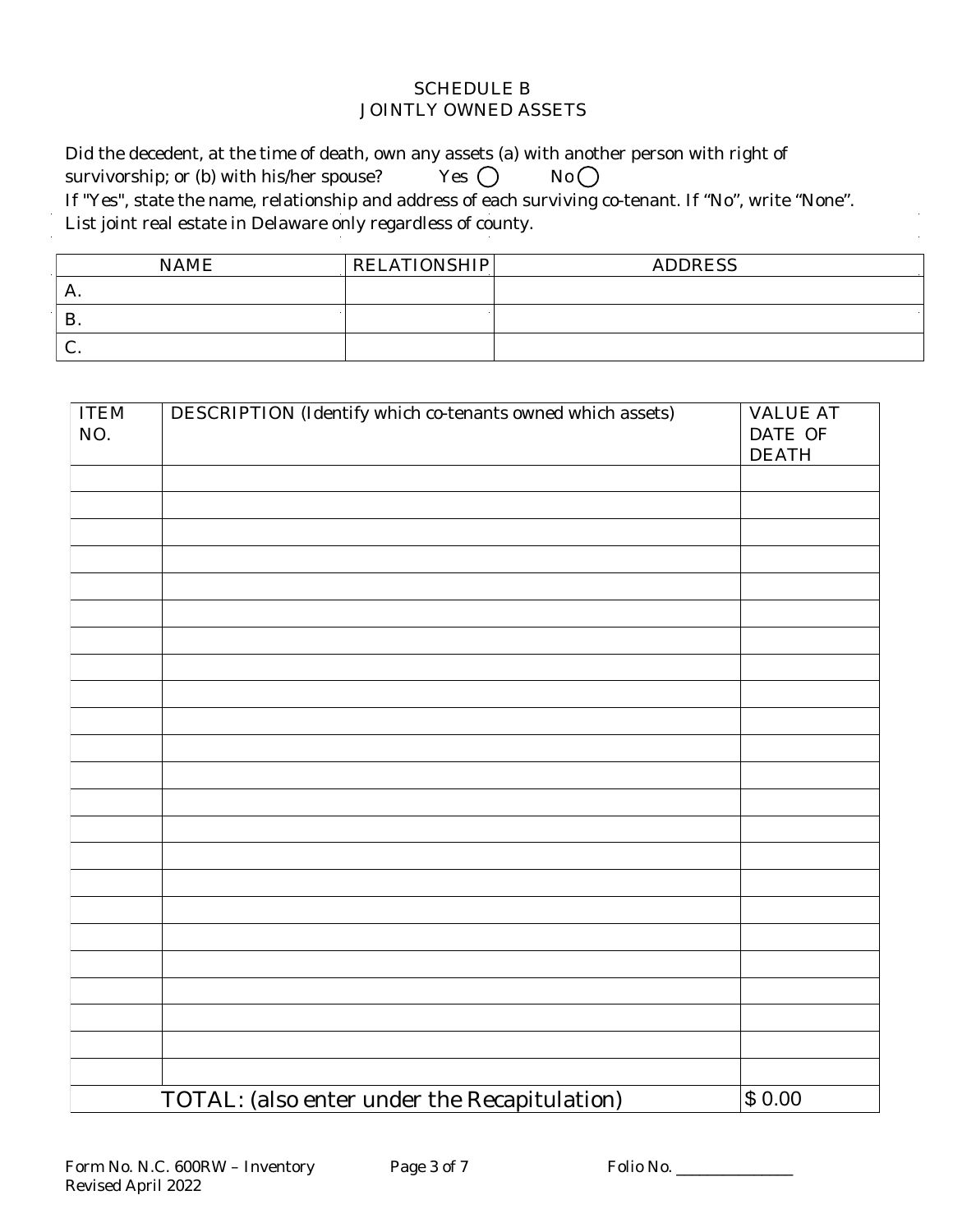#### **SCHEDULE C BANK ACCOUNTS AND CASH**

Include solely held money in banks and/or money OWED to Decedent at time of death. Jointly owned assets must be disclosed on Schedule B.

| <b>ITEM</b><br>NO. | <b>DESCRIPTION</b>                                  | <b>VALUE AT</b><br>DATE OF<br><b>DEATH</b> |
|--------------------|-----------------------------------------------------|--------------------------------------------|
|                    |                                                     |                                            |
|                    |                                                     |                                            |
|                    |                                                     |                                            |
|                    |                                                     |                                            |
|                    |                                                     |                                            |
|                    |                                                     |                                            |
|                    |                                                     |                                            |
|                    |                                                     |                                            |
|                    |                                                     |                                            |
|                    |                                                     |                                            |
|                    |                                                     |                                            |
|                    |                                                     |                                            |
|                    |                                                     |                                            |
|                    |                                                     |                                            |
|                    |                                                     |                                            |
|                    |                                                     |                                            |
|                    |                                                     |                                            |
|                    |                                                     |                                            |
|                    |                                                     |                                            |
|                    |                                                     |                                            |
|                    |                                                     |                                            |
|                    |                                                     |                                            |
|                    |                                                     |                                            |
|                    |                                                     |                                            |
|                    |                                                     |                                            |
|                    |                                                     |                                            |
|                    |                                                     |                                            |
|                    |                                                     |                                            |
|                    |                                                     |                                            |
|                    | <b>TOTAL: (also enter under the Recapitulation)</b> | \$0.00                                     |

Folio No.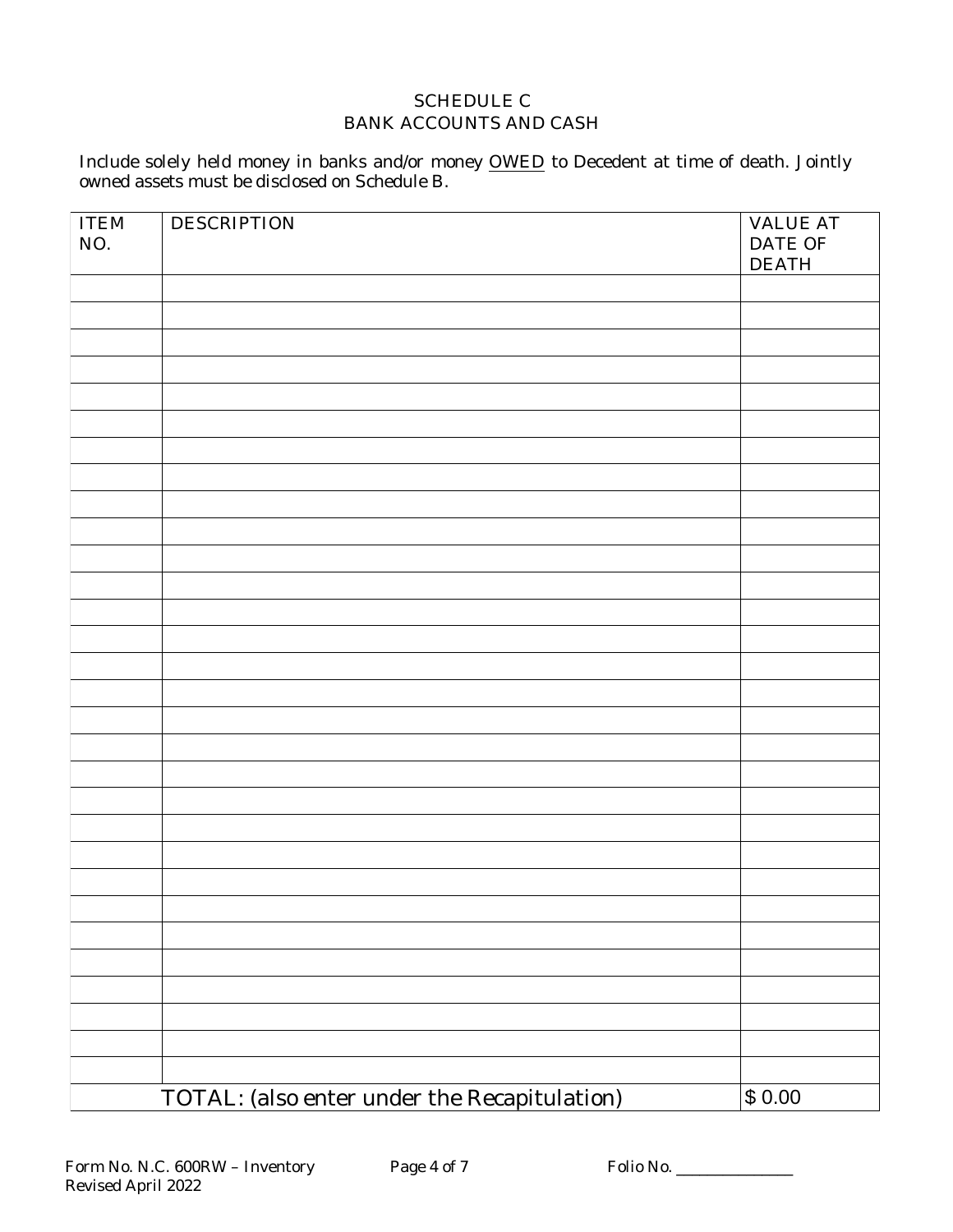#### **SCHEDULE D STOCKS AND BONDS**

# List stocks, bonds, and securities in decedent's name solely without a predesignated beneficiary.<br>Jointly held assets must be disclosed on Schedule B.

| \$0.00<br><b>TOTAL: (also enter under the Recapitulation)</b> | <b>ITEM</b><br>NO. | <b>DESCRIPTION</b> | <b>VALUE AT</b><br>DATE OF<br><b>DEATH</b> |
|---------------------------------------------------------------|--------------------|--------------------|--------------------------------------------|
|                                                               |                    |                    |                                            |
|                                                               |                    |                    |                                            |
|                                                               |                    |                    |                                            |
|                                                               |                    |                    |                                            |
|                                                               |                    |                    |                                            |
|                                                               |                    |                    |                                            |
|                                                               |                    |                    |                                            |
|                                                               |                    |                    |                                            |
|                                                               |                    |                    |                                            |
|                                                               |                    |                    |                                            |
|                                                               |                    |                    |                                            |
|                                                               |                    |                    |                                            |
|                                                               |                    |                    |                                            |
|                                                               |                    |                    |                                            |
|                                                               |                    |                    |                                            |
|                                                               |                    |                    |                                            |
|                                                               |                    |                    |                                            |
|                                                               |                    |                    |                                            |
|                                                               |                    |                    |                                            |
|                                                               |                    |                    |                                            |
|                                                               |                    |                    |                                            |
|                                                               |                    |                    |                                            |
|                                                               |                    |                    |                                            |
|                                                               |                    |                    |                                            |
|                                                               |                    |                    |                                            |
|                                                               |                    |                    |                                            |
|                                                               |                    |                    |                                            |
|                                                               |                    |                    |                                            |
|                                                               |                    |                    |                                            |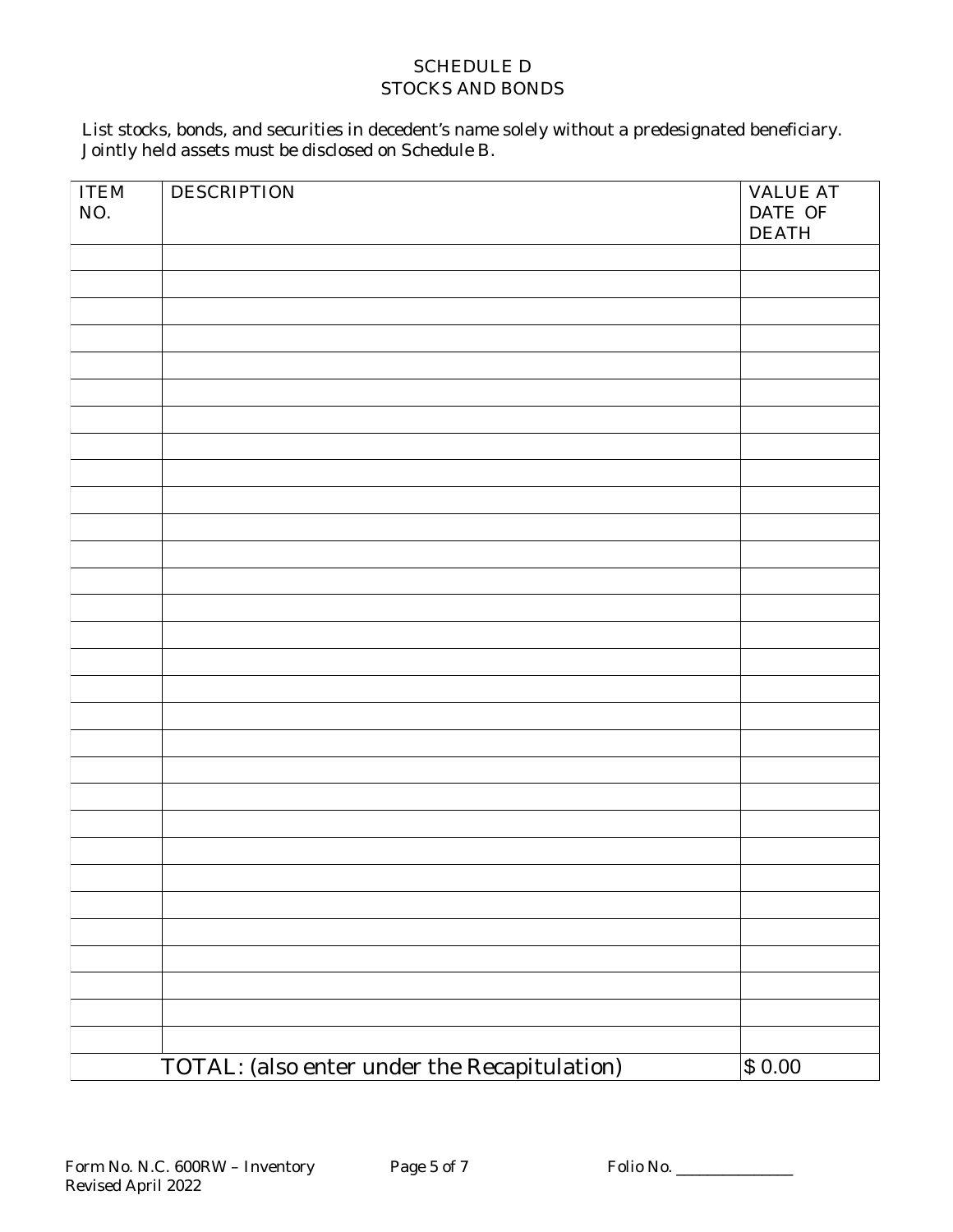#### **SCHEDULE E VEHICLES AND MISCELLANEOUS PROPERTY**

List all other personal property not listed on another schedule, including anything payable to the decedent's estate. Be sure to list anything with a title, such as a car, manufactured home, or boat. Be sure to also list any personal items of genuine value, such as jewelry, collectibles, or digital assets. Generally, life insurance proceeds and individual retirement accounts are directly payable to a third party and not the decedent's estate; as such, these monies are not listed on the inventory. Jointly owned assets must be disclosed on Schedule B.

| <b>ITEM</b><br>NO. | <b>DESCRIPTION</b>                                  | <b>VALUE AT</b><br><b>DATE OF</b><br><b>DEATH</b> |
|--------------------|-----------------------------------------------------|---------------------------------------------------|
|                    |                                                     |                                                   |
|                    |                                                     |                                                   |
|                    |                                                     |                                                   |
|                    |                                                     |                                                   |
|                    |                                                     |                                                   |
|                    |                                                     |                                                   |
|                    |                                                     |                                                   |
|                    |                                                     |                                                   |
|                    |                                                     |                                                   |
|                    |                                                     |                                                   |
|                    |                                                     |                                                   |
|                    |                                                     |                                                   |
|                    |                                                     |                                                   |
|                    |                                                     |                                                   |
|                    |                                                     |                                                   |
|                    |                                                     |                                                   |
|                    |                                                     |                                                   |
|                    |                                                     |                                                   |
|                    |                                                     |                                                   |
|                    |                                                     |                                                   |
|                    |                                                     |                                                   |
|                    |                                                     |                                                   |
|                    |                                                     |                                                   |
|                    |                                                     |                                                   |
|                    |                                                     |                                                   |
|                    |                                                     |                                                   |
|                    |                                                     |                                                   |
|                    |                                                     |                                                   |
|                    | <b>TOTAL:</b> (also enter under the Recapitulation) | \$0.00                                            |